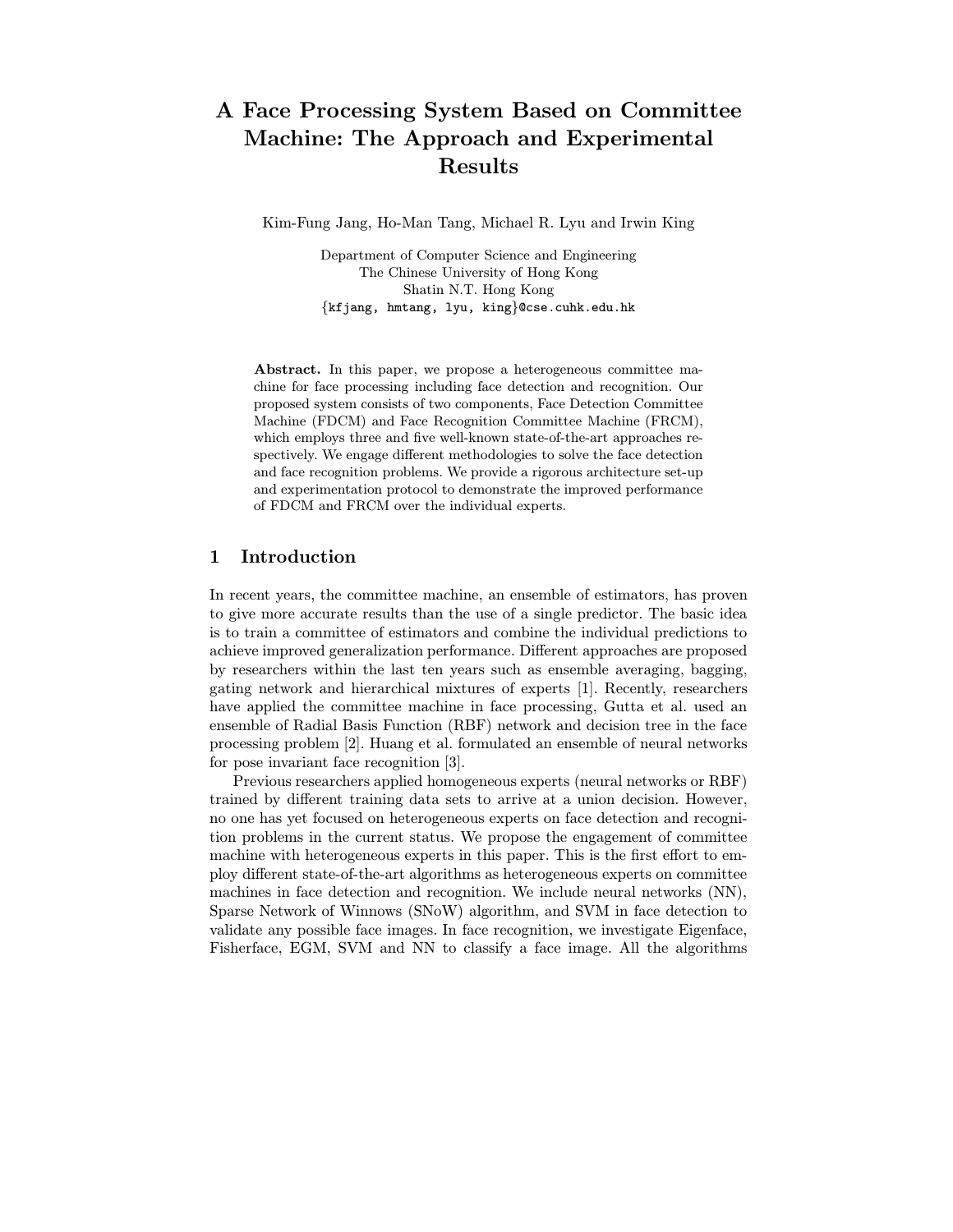



Fig. 1. The system architecture

used are well-known in the field. The results based on the committee machine approach are satisfactory.

# 2 Background

Within these few years, numerous face detection and recognition methods were proposed by researchers. Turk and Pentland applied Principal Component Analysis (PCA) to face detection [4]. In [5], Rowley et al. used neural networks to learn face and non-face patterns for face detection. Support Vector Machine (SVM) was studied by [6] and demonstrated for the success in detecting frontal faces. Roth et al. proposed Sparse Network of Winnows algorithm [7], which applied the primitive feature space for the learning process. Among the face recognition methods, Eigenface [8] is the most popular one due to its effectiveness. It made use of PCA to find a feature space for projection of face images. A similar approach, Fisherface [9], was proposed later which makes use of Fisher's Linear Discriminant (FLD) instead of PCA. Apart from template matching approaches, Elastic Graph Matching (EGM) [10] was proposed to take into account the human facial features by extracting the features with Gabor wavelet transform. Recently, SVM [11] has gained a wider acceptance in face recognition and were proven with impressive result.

# 3 A face processing system

We propose a face processing system consisting of three main modules: 1) Preprocessing, 2) Face Detection and 3) Face Recognition. The system architecture is shown in Fig. 1. We employ the color model to reduce the search space for face finding in the Face Detection module. The detected face is then passed to the Face Recognition module for further recognition.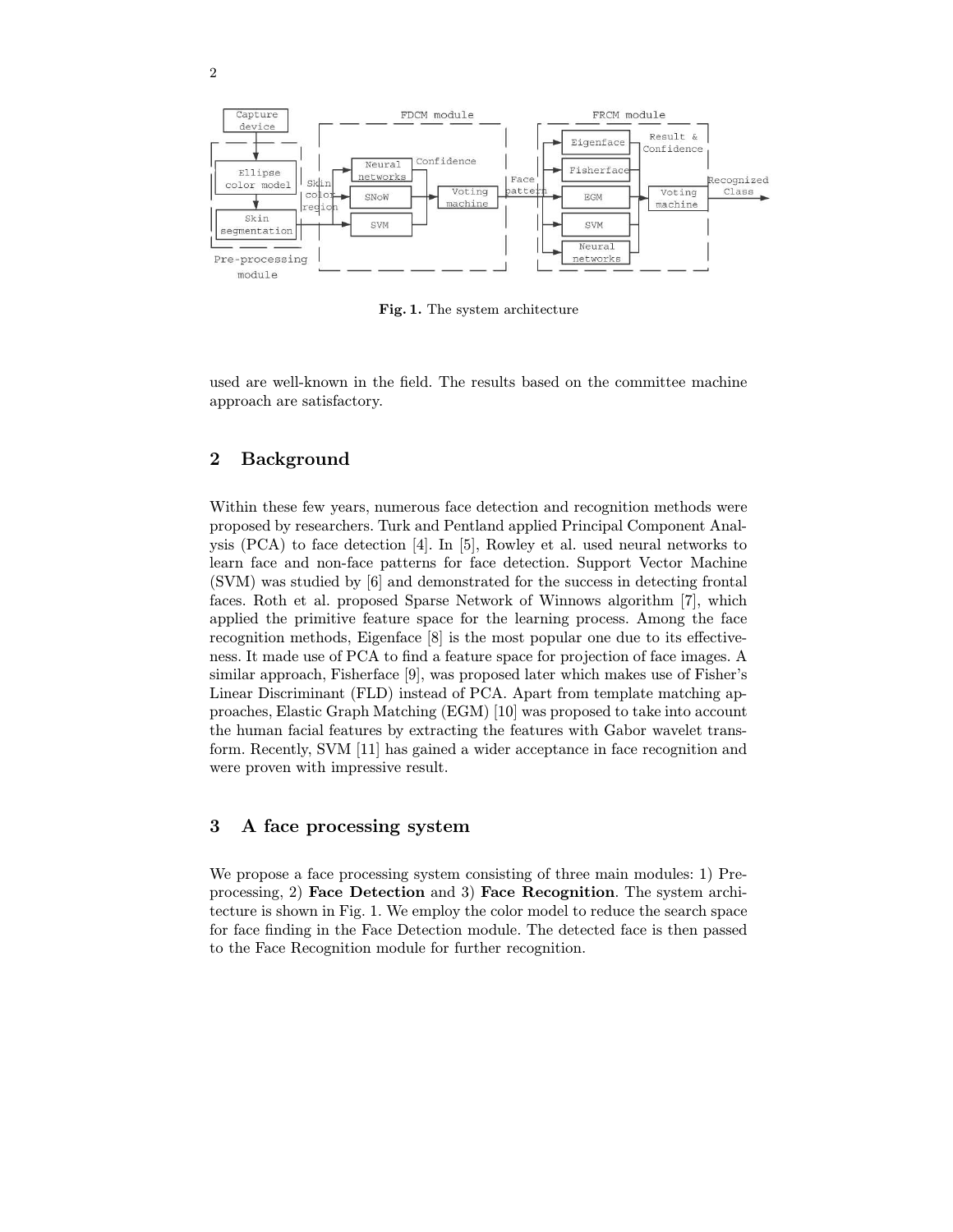

Fig. 2. The image for  $(a)$  original image,  $(b)$  binary skin mask,  $(c)$  binary skin mask after morphological operation and (d) face candidates are found



Fig. 3. The distribution of confident value of the training data from  $(a)$  NN,  $(b)$  SNoW and (c) SVM

## 3.1 Pre-processing

Firstly, image data from the capture device or video file are transformed from RGB color model to YCrCb color model. In many studies, human skin color is not a uniform distribution around the whole color space. Most of human skin tone can be represented by an elliptical equation in the YCrCb color space [12]. We use the ellipse color model to locate all the flesh color to form a binary mask. Morphological operation is then applied to the binary mask to form a new binary mask. This step can reduce noisy components especially when taking image data from the web camera. The skin segmentation is performed to the image by applying the new binary mask to find out face candidates regions from the image. The pre-processing steps are shown in Fig. 2. This module uses the color information to reduce the search space for finding face candidates. New face candidate regions will be passed into the FDCM.

## 3.2 Face Detection Committee Machine (FDCM)

The FDCM works according to the confidence value  $T_i$  of each expert i. However, the confidence value  $T_i$  from each of the experts cannot be used directly. Figure 3 shows that the distribution of the confidence value of each expert varies in a large range. Thus, we need to normalize the value  $T_i$  by using the statistical information obtained from the training data:

$$
\alpha_i = (T_i - \mu_i) / \sigma_i, \tag{1}
$$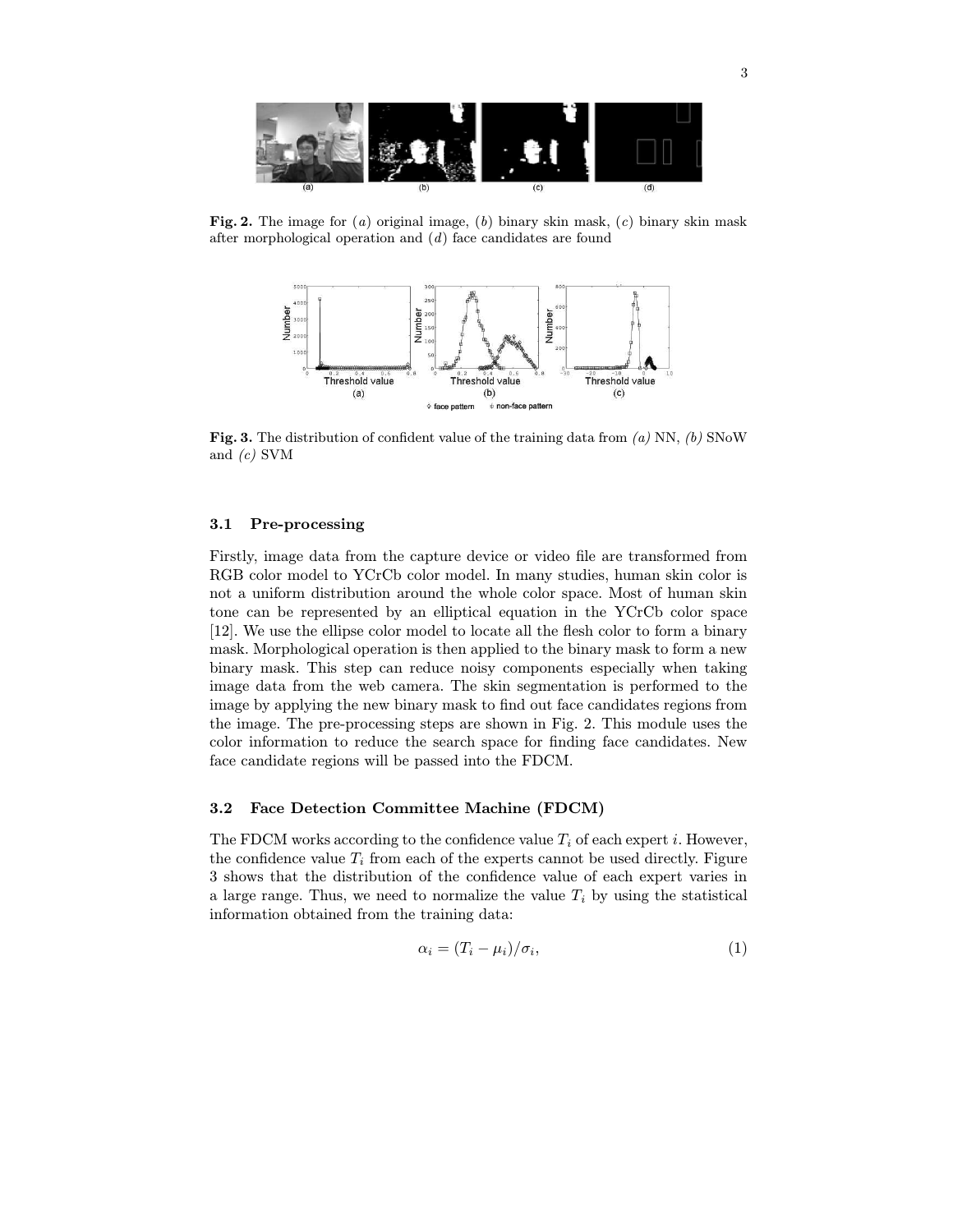where  $T_i$  is the confidence value from expert i,  $\mu_i$  is the mean value of training face pattern data from expert i, and  $\sigma_i$  is the standard derivation of training data from expert i.

One of the reasons why we need to normalize the confidence value is that they are not a uniform function. Another reason is that not all the experts have a fixed range of confidence value e.g., [-1,1] or [0,1]. Using statistical approach to model the problem, the information of confidence value from experts can be preserved. The output value of the committee machine can then be calculated using equation:

$$
\beta = \sum_{i} w_i * (\alpha_i + \sigma_i * \delta_i), \tag{2}
$$

where  $\delta_i$  is the criteria factor for expert i and  $w_i$  is the weight of the expert i. The data is classified as face when the value of  $\beta$  is larger than 0 and non-face pattern when the value is smaller than or equal to 0.

#### 3.3 Face Recognition Committee Machine (FRCM)

Our proposed FRCM adopts the static structure with five well-known experts. As shown in Fig. 1, input image is sent into the five experts for recognition. Apart from using result of each expert, we introduce the use of confidence as a weighted vote for the voting machine to avoid low confidence result of individual expert from affecting the final result. Due to different nature of the experts, we adopt different approaches to find the results and the associated confidence.

– Eigenface, Fisherface and EGM: We employ  $K$  nearest-neighbor classifiers, where five nearest training set images with the test image are chosen. The final result for expert i is defined as the class j with the highest votes  $v$  in  $J$  classes among the five results:

$$
r_i = \arg \max_j (v(j)), \tag{3}
$$

where its confidence is defined as the number of votes of the result class divided by  $K$ , i.e.,

$$
c_i = \frac{v(r_i)}{K}.\tag{4}
$$

- SVM: As SVM was originally developed for two-class classification, multiclass classification can be extended by using "one-against-one" approach. To recognize a test image in J different classes,  $JC_2$  (i.e.,  $\frac{J(J-1)}{2}$ ) SVMs are constructed. The image is tested against each SVM and the class  $j$  with the highest votes in all SVMs is selected as the recognition result  $r(i)$ . The confidence is defined like Equation 4 with  $J-1$  (the maximum number of votes a class) instead of K.
- $-$  NN: We choose a binary vector of size  $J$  for the target representation. The target class is set to one and the others are set to zero. The class  $j$  with output value closest to 1 is chosen as the result and the output value is chosen as the confidence.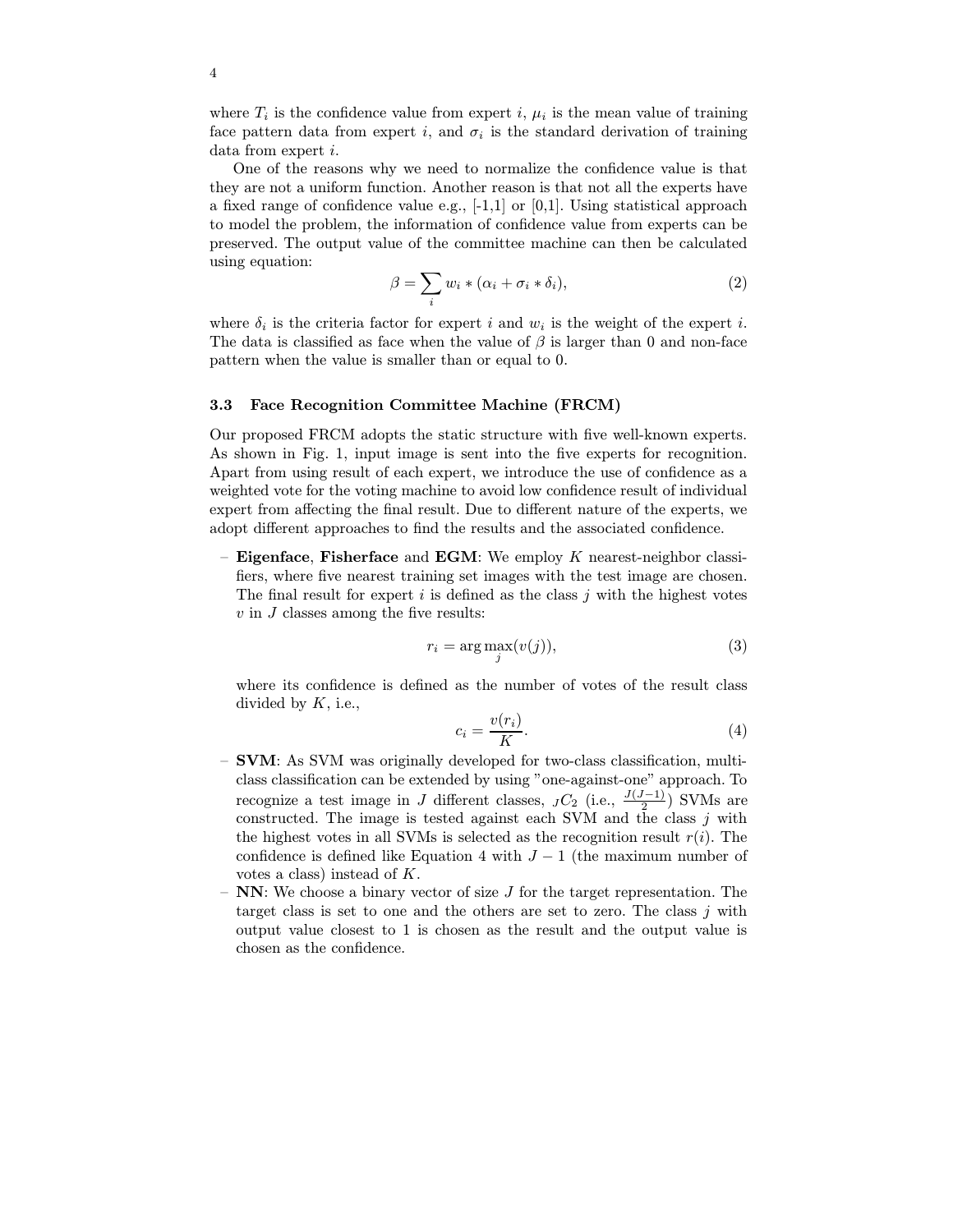|               |                     |  |                       |  | Training Set Testing Set     |  |                |  |
|---------------|---------------------|--|-----------------------|--|------------------------------|--|----------------|--|
|               | Face Pattern        |  | 2429                  |  | 472                          |  |                |  |
|               | Non-face Pattern    |  | 4548                  |  | 23573                        |  | Detection Rate |  |
|               |                     |  | Table 2. CBCL results |  |                              |  | 10%            |  |
|               |                     |  |                       |  |                              |  | 20%            |  |
|               |                     |  |                       |  | True Positive False Positive |  | 30%            |  |
|               | $\overline{\rm NN}$ |  | 71.4%                 |  | $15.2\%$                     |  | 40%            |  |
| 71.6%<br>SNow |                     |  |                       |  |                              |  | 50%            |  |
|               |                     |  |                       |  | 15.1%                        |  | 60%            |  |
|               | SVM                 |  | 81.2%                 |  | $13.2\%$                     |  | 70%            |  |
|               | FDCM                |  | $84.1\%$              |  | $11.4\%$                     |  | ጸበ%            |  |

Table 1. CBCL face database

|  | <b>Table 3.</b> Experimetal results on images |  |  |
|--|-----------------------------------------------|--|--|
|  | from the CBCL testing set                     |  |  |

|                | False Alarm Rate       |                      |                           |          |  |  |  |
|----------------|------------------------|----------------------|---------------------------|----------|--|--|--|
| Detection Rate | $\overline{\text{NN}}$ | $S_{\rm No}W$        | $\overline{\mathrm{SVM}}$ | FDCM     |  |  |  |
| 10%            | $0.56\%$               | 0.41%                | 0.05%                     | $0.02\%$ |  |  |  |
| $20\%$         | 1.37%                  | $1.09\%$             | $0.16\%$                  | $0.07\%$ |  |  |  |
| $30\%$         | 2.54%                  | 1.67%                | 0.44%                     | $0.14\%$ |  |  |  |
| 40%            | 4.11%                  | 2.92%                | 0.83%                     | 0.41%    |  |  |  |
| $50\%$         | $6.32\%$               | 4.91%                | 1.60%                     | $0.77\%$ |  |  |  |
| $60\%$         | 9.47%                  | $8.47\%$             | 3.07%                     | 1.41%    |  |  |  |
| 70%            | 13.89%                 | 14.67%               | 5.98%                     | $3.90\%$ |  |  |  |
| 80%            |                        | 26.97% 27.62% 12.32% |                           | $7.79\%$ |  |  |  |
| 90%            |                        | 48.95% 49.26% 28.60% |                           | 22.92%   |  |  |  |

The weights  $w$  in FRCM are evaluated in our testing for different algorithms under ORL and Yale face database (shown in Table 4 and Table 7 respectively). We take the average accuracy for the algorithms from prior cross validation experiments and normalize them with weights by an exponential mapping function:

$$
w_i = \frac{\exp(a_i)}{\sum_{i=1}^5 \exp(a_i)},\tag{5}
$$

where  $a_i$  is the average accuracy of expert i. The use of weights in the voting machine further reduces the chance for an expert who performs poorly on average from affecting the ensemble result even if it has high confidence on the result. The voting machine assembles the results by calculating the score s of each class as follows:

$$
s_j = \sum_{i=1}^5 w_i * c_i, \forall j \in r_i.
$$
 (6)

We define the score in such a way that only experts with high performance on average and high confidence on the result would take the most significant score in the final decision.

## 4 Experimental Results

## 4.1 FDCM

We applied the CBCL face database from MIT for training and testing each of the expert systems to control the condition. Table 1 shows some data for the CBCL face database. The outputs from each single approach are determined by a threshold. When the threshold increases, the detection rate and the number of false detection will increase at the same time. For the FDCM, output value is calculated based on the experts' confidence values. When we change the value of criteria factor  $\delta_i$ , the sensitivity of the committee machine will be affected. Input images classified as face patterns will be increased if we increase the value of criteria factor  $\delta_i$ . This property is shown in Fig. 4.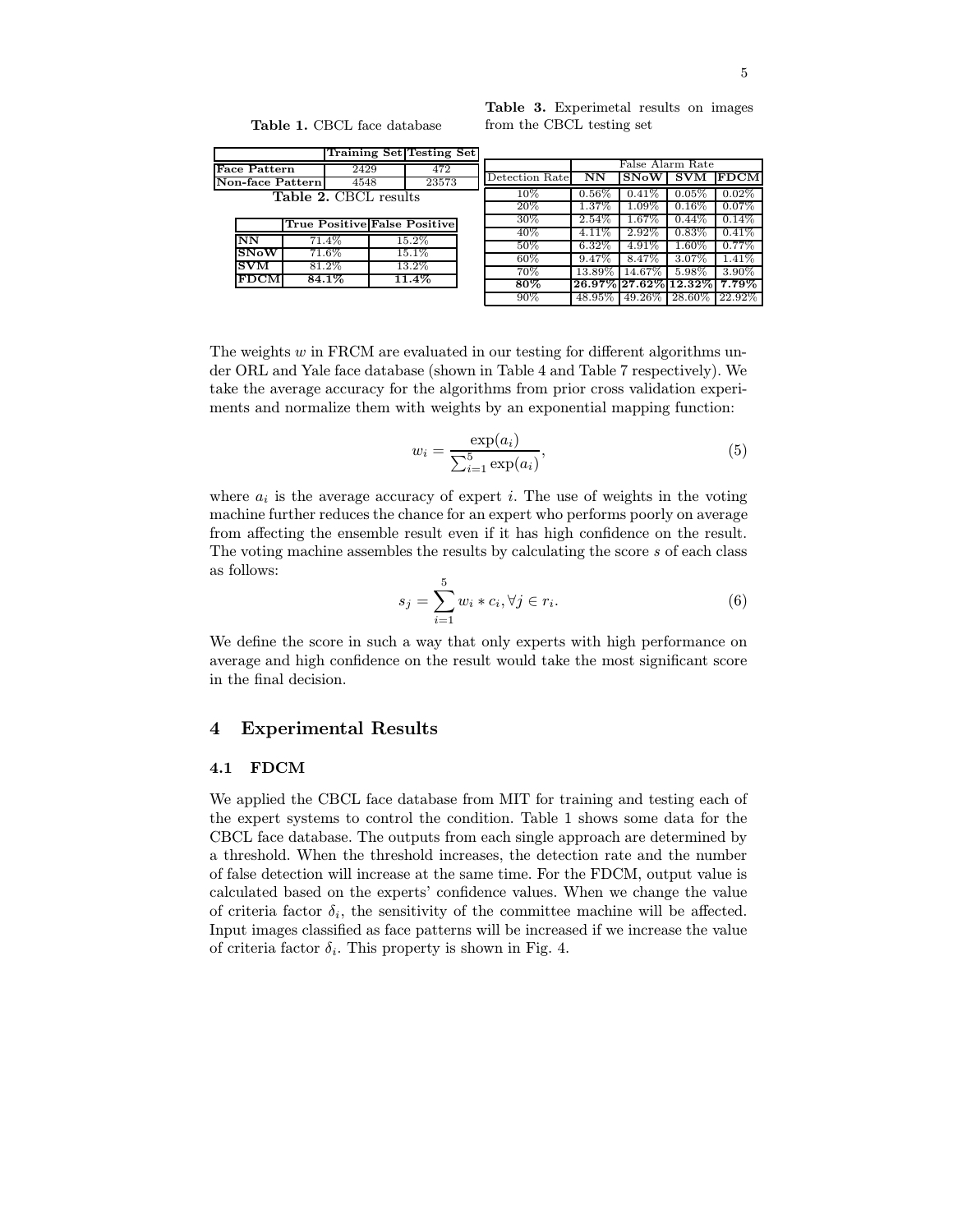

Fig. 4. The ROC curves of three different approaches and committee machine

The Receiver Operating Characteristics (ROC) curves are employed to show the characteristic of each approach. The area under the ROC curve provides a convenient way to compare classifiers. Table 3 shows the false alarm rate of each approach under the same detection rate. The false alarm rate of FDCM is nearly half of the other approach with 80% detection rate. FDCM archives lower false alarm rate than the other methods with same detection rate. Table 2 lists the best operating point of each classifier. Our approach obtains the highest true positive rate while maintaining the lowest false positive rate. By observation, the statistical model of the committee machine can be engaged in the face detection problem and can improve the accuracy in classifying face and non-face pattern.

## 4.2 FRCM

Two sets of experiments are presented to evaluate the performance of FRCM and the individual algorithms. We adopt leaving-one-out cross validation method for the experiment to produce a thorough result. Table 6 lists the average running time for the algorithms and FRCM on the face databases.

The ORL Database of Faces The experiment is performed on the ORL face database (400 images) from AT&T Laboratories in Cambridge. From Table 4, FRCM (98.8%) achieves improvement in accuracy over the individual algorithms in the testing. We notice that Fisherface and SVM obtain higher accuracy (over 97%) than the others. This is due to the fact that both Fisherface and SVM inherit better classification ability in general cases. Table 5 shows the details of the underlying data in Image Set 1 and 7 to demonstrate how the committee machine works. We can see the effect of the committee machine in Set 7 that none of the experts has 100% accuracy but FRCM achieves it.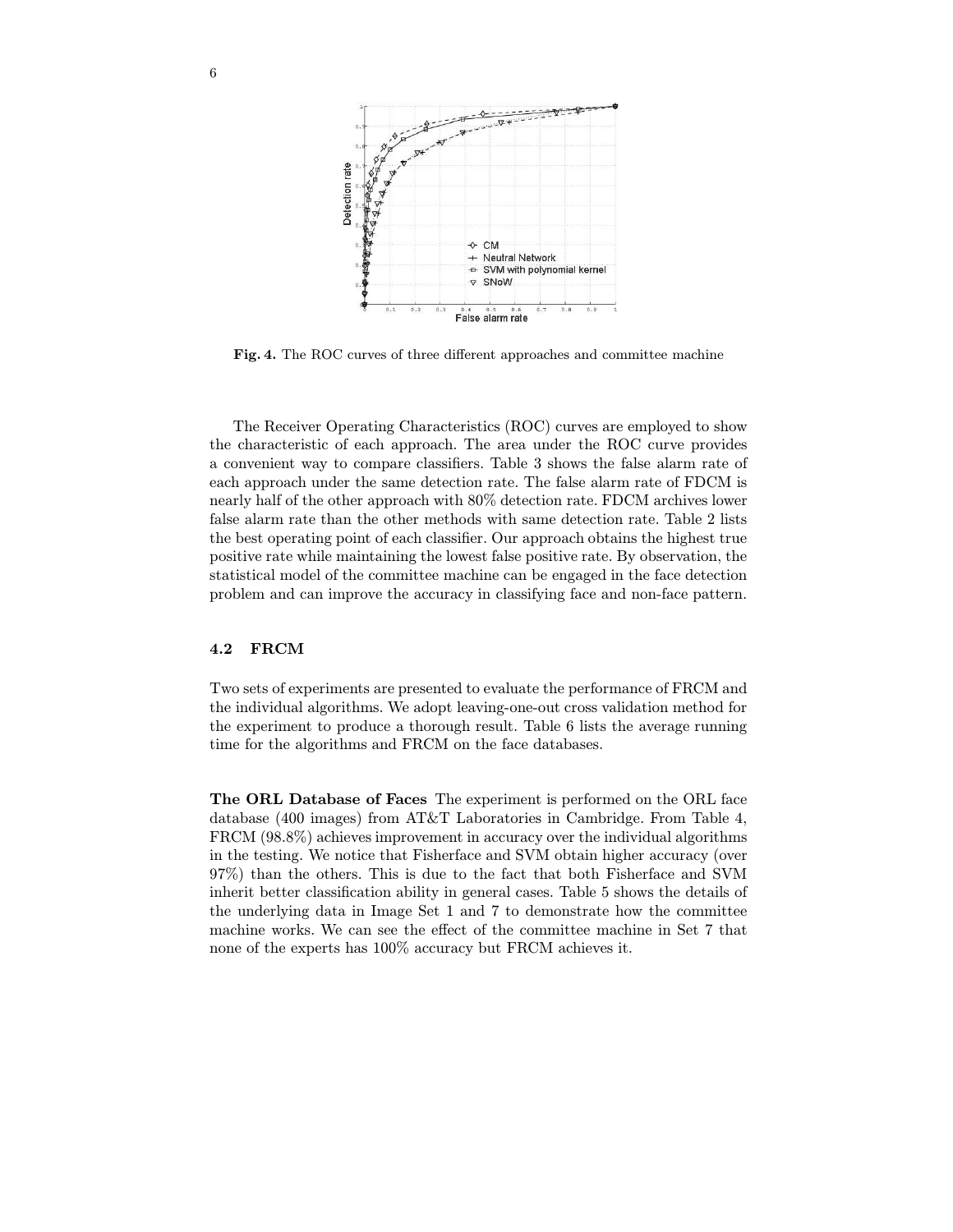| Set            |          | Eigenface Fisherface EGM |          | $\mathbf{SVM}$               | NN       | <b>FRCM</b>        |
|----------------|----------|--------------------------|----------|------------------------------|----------|--------------------|
|                | 92.5%    | $100.0\%$                | $90.0\%$ | 95.0%                        | 92.5%    | $95.0\%$           |
| $\overline{2}$ | 85.0%    | $100.0\%$                |          | 72.5% 100.0% 95.0% 100.0%    |          |                    |
| 3              | 87.5%    | $100.0\%$                |          | 85.0% 100.0% 95.0% 100.0%    |          |                    |
| $\overline{4}$ | $90.0\%$ | 97.5%                    |          | 70.0% 100.0% 92.5% 100.0%    |          |                    |
| 5              | 85 . 0%  | $100.0\%$                |          | $82.5\%$ 100.0% 95.0% 100.0% |          |                    |
| 6              | 87.5%    | $97.5\%$                 |          | $70.0\%$ 97.5%               | $92.5\%$ | $97.5\%$           |
| 7              | 82.5%    | 95.0%                    | 75.0%    |                              |          | 95.0% 95.0% 100.0% |
| 8              | 92.5%    | 95.0%                    | 80.0%    | $97.5\%$                     | $90.0\%$ | $97.5\%$           |
| 9              | $90.0\%$ | 100.0%                   | 72.5%    | 97.5%                        | $90.0\%$ | $100.0\%$          |
| 10             | 85.0%    | 97.5%                    | 80.0%    | 95.0%                        | 92.5%    | 97.5%              |
| Average        | 87.5%    | 98.3%                    | 77.8%    | 97.8%                        | 93.0%    | 98.8%              |

Table 4. ORL recognition results

Table 5. Result explanation FRCM in Image Set 1 and 7

|    |          | Recognized Class (Confidence)      |  |     |    |                                               |  |  |  |  |
|----|----------|------------------------------------|--|-----|----|-----------------------------------------------|--|--|--|--|
|    |          | Set Image Eigenface Fisherface EGM |  | SVM | NN | <b>FRCM</b>                                   |  |  |  |  |
|    | 15(0.40) | Q(0.60)                            |  |     |    | $20(0.20)$ $15(1.00)$ $23(0.44)$ $15(0.29)$   |  |  |  |  |
| 34 | 14(0.60) | 34(0.80)                           |  |     |    | $[28(0.40)   14(1.00)   14(0.63)   14(0.46)]$ |  |  |  |  |
| 25 | 27(0.40) | 27(1.00)                           |  |     |    | [10(0.20) 25(1.00) 25(0.51) 25(0.32)]         |  |  |  |  |
| 34 | 26(0.40) | 18(0.60)                           |  |     |    | $34(0.40)$ $34(1.00)$ $34(0.37)$ $34(0.36)$   |  |  |  |  |

Yale Face Database The experiment is performed on Yale face database (165) images) from Yale University. From Table 7, FRCM (86.1%) also outperforms all the individuals on average. The main reason for some non-satisfactory results (i.e., leftlight and rightlight) is due to the fact that Yale database contains variations in strong left and right lighting. The accuracy for both leftlight and rightlight in FRCM is 33.0% only. For algorithms taking the whole image as input like Eigenface, the accuracy would drop significantly because the lighting would greatly affect the pixel values. Without the lighting variations, FRCM achieves 97.8% accuracy, which is comparable to the ORL result (98.8%).

## 5 Conclusion

In this paper, we present a heterogeneous committee machine based face processing system which can automatically recognize people from camera. We employ the confidence information on experts' results and weight function on the FDCM and FRCM which can reduce the chance for poor result of certain expert from affecting the ensemble result. The success of the FDCM and FRCM has been demonstrated on the result of CBCL database, and ORL and Yale database, respectively. In our experiment, FDCM achieves 84.1% for true positive rate and 11.4% for false positive rate, which perform better than other three individual approaches. FRCM achieves 98.8% accuracy in ORL test and 97.8% accuracy in Yale test (without lighting variation), which also outperforms other state-ofthe-art algorithms. These results show that the use of committee machine works in improving the accuracy of face detection and face recognition.